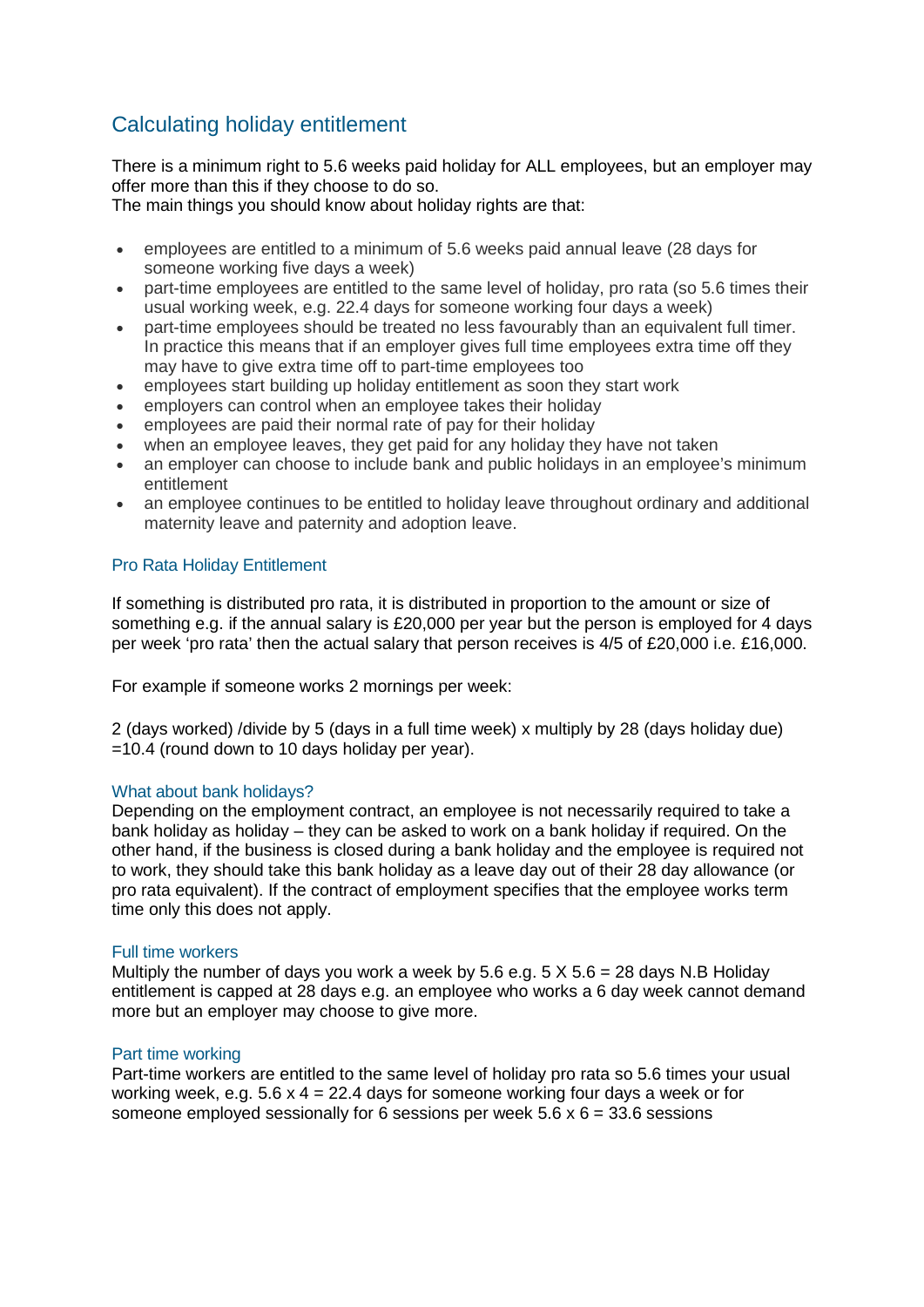### Term-time workers

It is common in some settings to work term time only, and for holidays not to be taken during these weeks, therefore the person is entitled to be paid for the time they would have had off were that allowed.

If your contract of employment allows you to take holiday during term time you only accrue holiday entitlement on the weeks you actually work.

Payment for the holiday entitlement can be made at any time as agreed between employee and employer.

Holiday entitlement for term time hours can be calculated as follows:

- 1. Multiply your weekly contracted hours by the number of weeks you work: e.g. 20 hours  $X$  39 weeks = 780 working hours for the year.
- 2. Calculate the average hours you work each week by dividing your hours for the year by 46.4 e.g. 780 divided by 46.4 = 16.81
- 3. Then multiply your average working week by the holiday entitlement. e.g. 16.81  $X$  5.6 = 94.13 hours
- 4. Amount payable =  $94.13$  X normal hourly rate.

### Casual or irregular working patterns for bank staff and those on zero hours contracts

In this situation it is best to calculate the holiday entitlement that accumulates as hours are worked, often referred to as accrued holiday entitlement. The current holiday entitlement of 5.6 weeks is equivalent to 12.07 per cent of the hours that are worked. This figure is arrived at as follows:

5.6 weeks' statutory entitlement, divided by 46.4 weeks multiplied by 100

So for example an employee who works for 10 hrs is entitled to 1.21 hrs holiday entitlement arrived at as follows 10 x 12.07%

### What if a person leaves part way through a year?

In this situation holiday entitlement is calculated pro rata and compared with the actual holiday taken. The difference is then added and or subtracted from their final pay.

### When should the leave year begin?

The leave year normally begins on a date set by agreement between the employer and the employees, details of holidays and holiday pay entitlement should be found in:

- the employee's written contract.
- a written statement of employment particulars given to the employees by the employer. this may be a staff handbook.

The document should contain sufficient detail to enable the employee's entitlement to be precisely calculated, including any entitlement to accrued holiday pay on the termination of employment.

Annual leave should be agreed when an employee starts work. Holiday entitlements are sometimes mentioned in job advertisements and are often discussed at a job interview. The details of how much holiday an employee is entitled to should be confirmed when a successful candidate receives a formal job offer.